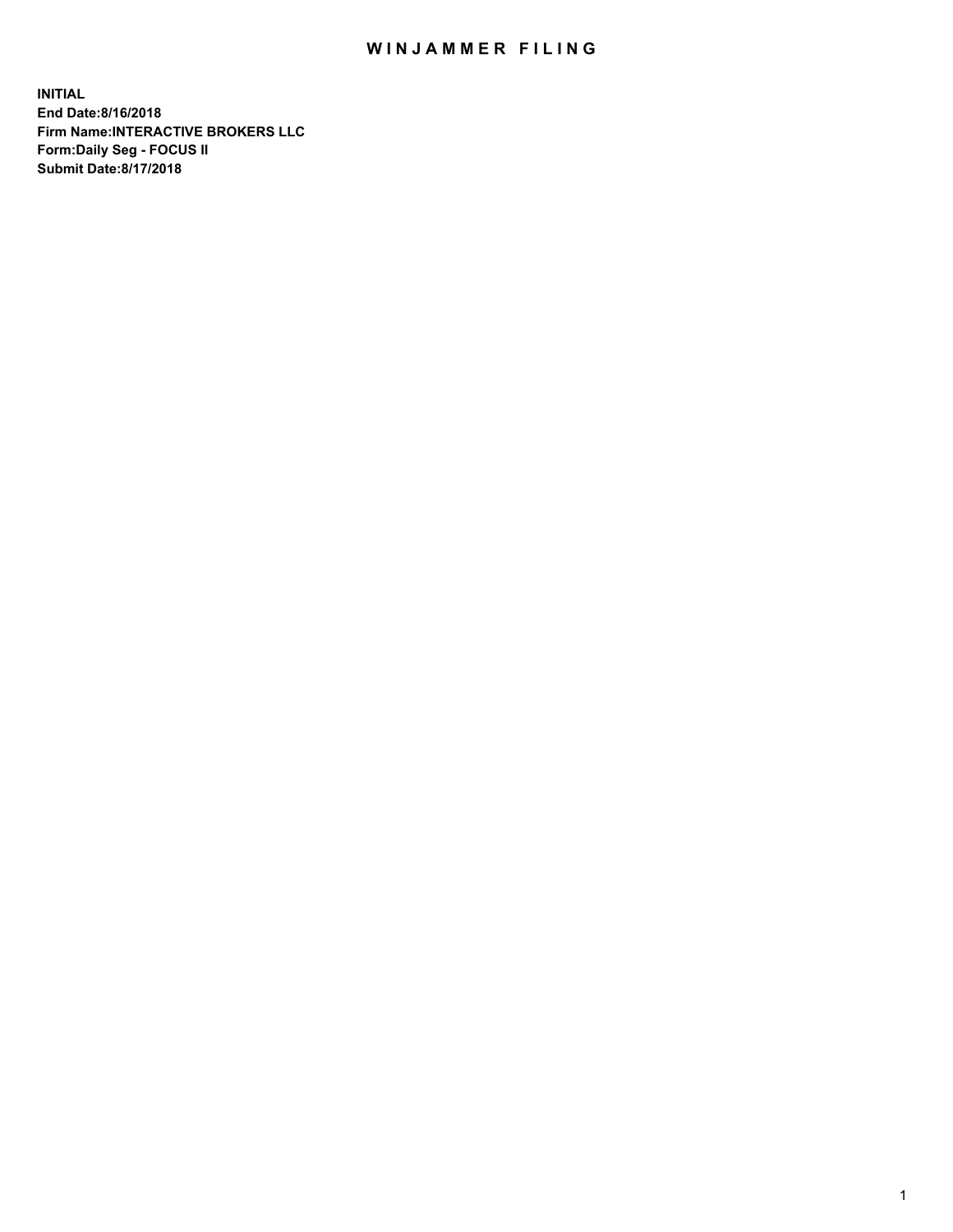**INITIAL End Date:8/16/2018 Firm Name:INTERACTIVE BROKERS LLC Form:Daily Seg - FOCUS II Submit Date:8/17/2018 Daily Segregation - Cover Page**

| Name of Company                                                                                                                                                                                                                                                                                                                | <b>INTERACTIVE BROKERS LLC</b>                                                                  |
|--------------------------------------------------------------------------------------------------------------------------------------------------------------------------------------------------------------------------------------------------------------------------------------------------------------------------------|-------------------------------------------------------------------------------------------------|
| <b>Contact Name</b>                                                                                                                                                                                                                                                                                                            | James Menicucci                                                                                 |
| <b>Contact Phone Number</b>                                                                                                                                                                                                                                                                                                    | 203-618-8085                                                                                    |
| <b>Contact Email Address</b>                                                                                                                                                                                                                                                                                                   | jmenicucci@interactivebrokers.c<br>om                                                           |
| FCM's Customer Segregated Funds Residual Interest Target (choose one):<br>a. Minimum dollar amount: ; or<br>b. Minimum percentage of customer segregated funds required:% ; or<br>c. Dollar amount range between: and; or<br>d. Percentage range of customer segregated funds required between:% and%.                         | $\overline{\mathbf{0}}$<br>$\overline{\mathbf{0}}$<br>155,000,000 245,000,000<br>0 <sub>0</sub> |
| FCM's Customer Secured Amount Funds Residual Interest Target (choose one):<br>a. Minimum dollar amount: ; or<br>b. Minimum percentage of customer secured funds required:% ; or<br>c. Dollar amount range between: and; or<br>d. Percentage range of customer secured funds required between:% and%.                           | $\overline{\mathbf{0}}$<br>0<br>80,000,000 120,000,000<br>0 <sub>0</sub>                        |
| FCM's Cleared Swaps Customer Collateral Residual Interest Target (choose one):<br>a. Minimum dollar amount: ; or<br>b. Minimum percentage of cleared swaps customer collateral required:% ; or<br>c. Dollar amount range between: and; or<br>d. Percentage range of cleared swaps customer collateral required between:% and%. | $\overline{\mathbf{0}}$<br><u>0</u><br>$\underline{0}$ $\underline{0}$<br>00                    |

Attach supporting documents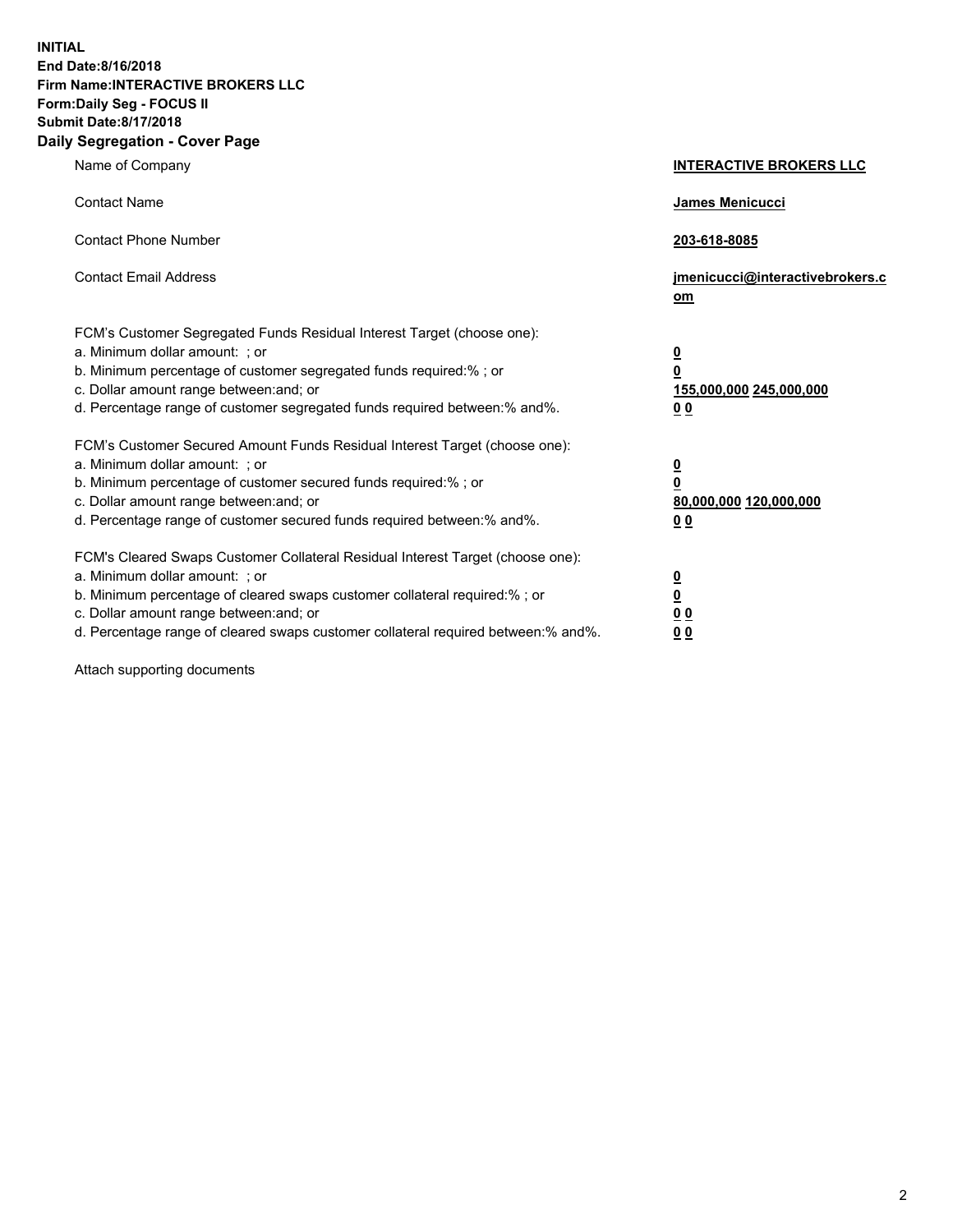## **INITIAL End Date:8/16/2018 Firm Name:INTERACTIVE BROKERS LLC Form:Daily Seg - FOCUS II Submit Date:8/17/2018 Daily Segregation - Secured Amounts**

|          | Daily Segregation - Secured Aniounts                                                        |                                              |
|----------|---------------------------------------------------------------------------------------------|----------------------------------------------|
|          | Foreign Futures and Foreign Options Secured Amounts                                         |                                              |
|          | Amount required to be set aside pursuant to law, rule or regulation of a foreign            | $0$ [7305]                                   |
|          | government or a rule of a self-regulatory organization authorized thereunder                |                                              |
| 1.       | Net ledger balance - Foreign Futures and Foreign Option Trading - All Customers             |                                              |
|          | A. Cash                                                                                     | 450,820,581 [7315]                           |
|          | B. Securities (at market)                                                                   | $0$ [7317]                                   |
| 2.       | Net unrealized profit (loss) in open futures contracts traded on a foreign board of trade   | -7,563,552 [7325]                            |
| 3.       | Exchange traded options                                                                     |                                              |
|          | a. Market value of open option contracts purchased on a foreign board of trade              | 350,051 [7335]                               |
|          | b. Market value of open contracts granted (sold) on a foreign board of trade                | -49,297 [7337]                               |
| 4.       | Net equity (deficit) (add lines 1.2. and 3.)                                                | 443,557,783 [7345]                           |
| 5.       | Account liquidating to a deficit and account with a debit balances - gross amount           | 2,397 [7351]                                 |
|          | Less: amount offset by customer owned securities                                            | 0 [7352] 2,397 [7354]                        |
| 6.       | Amount required to be set aside as the secured amount - Net Liquidating Equity              | 443,560,180 [7355]                           |
|          | Method (add lines 4 and 5)                                                                  |                                              |
| 7.       | Greater of amount required to be set aside pursuant to foreign jurisdiction (above) or line | 443,560,180 [7360]                           |
|          | 6.                                                                                          |                                              |
|          | FUNDS DEPOSITED IN SEPARATE REGULATION 30.7 ACCOUNTS                                        |                                              |
| 1.       | Cash in banks                                                                               |                                              |
|          | A. Banks located in the United States                                                       | 70,332,666 [7500]                            |
|          | B. Other banks qualified under Regulation 30.7                                              | 0 [7520] 70332666 [7530]                     |
| 2.       | Securities                                                                                  |                                              |
|          | A. In safekeeping with banks located in the United States                                   | 372,041,190 [7540]                           |
|          | B. In safekeeping with other banks qualified under Regulation 30.7                          | 0 [7560] 372041190 [7570]                    |
| 3.       | Equities with registered futures commission merchants                                       |                                              |
|          | A. Cash                                                                                     | $0$ [7580]                                   |
|          | <b>B.</b> Securities                                                                        | $0$ [7590]                                   |
|          | C. Unrealized gain (loss) on open futures contracts                                         | $0$ [7600]                                   |
|          | D. Value of long option contracts                                                           | $0$ [7610]                                   |
|          | E. Value of short option contracts                                                          | 0 [7615] 0 [7620]                            |
| 4.       | Amounts held by clearing organizations of foreign boards of trade                           |                                              |
|          | A. Cash                                                                                     | $0$ [7640]                                   |
|          | <b>B.</b> Securities                                                                        | $0$ [7650]                                   |
|          | C. Amount due to (from) clearing organization - daily variation                             | $0$ [7660]                                   |
|          | D. Value of long option contracts                                                           | $0$ [7670]                                   |
|          | E. Value of short option contracts                                                          | 0 [7675] 0 [7680]                            |
| 5.       | Amounts held by members of foreign boards of trade                                          |                                              |
|          | A. Cash                                                                                     | 120,176,520 [7700]                           |
|          | <b>B.</b> Securities                                                                        | $0$ [7710]                                   |
|          | C. Unrealized gain (loss) on open futures contracts                                         | 7,634,946 [7720]                             |
|          | D. Value of long option contracts                                                           | 350,051 [7730]                               |
|          | E. Value of short option contracts                                                          | <mark>-49,297</mark> [7735] 128112220 [7740] |
| 6.<br>7. | Amounts with other depositories designated by a foreign board of trade                      | 0 [7760]                                     |
| 8.       | Segregated funds on hand<br>Total funds in separate section 30.7 accounts                   | $0$ [7765]                                   |
| 9.       | Excess (deficiency) Set Aside for Secured Amount (subtract line 7 Secured Statement         | 570486076 [7770]<br>126925896 [7380]         |
|          | Page 1 from Line 8)                                                                         |                                              |
| 10.      | Management Target Amount for Excess funds in separate section 30.7 accounts                 | 80,000,000 [7780]                            |
| 11.      | Excess (deficiency) funds in separate 30.7 accounts over (under) Management Target          | 46,925,896 [7785]                            |
|          |                                                                                             |                                              |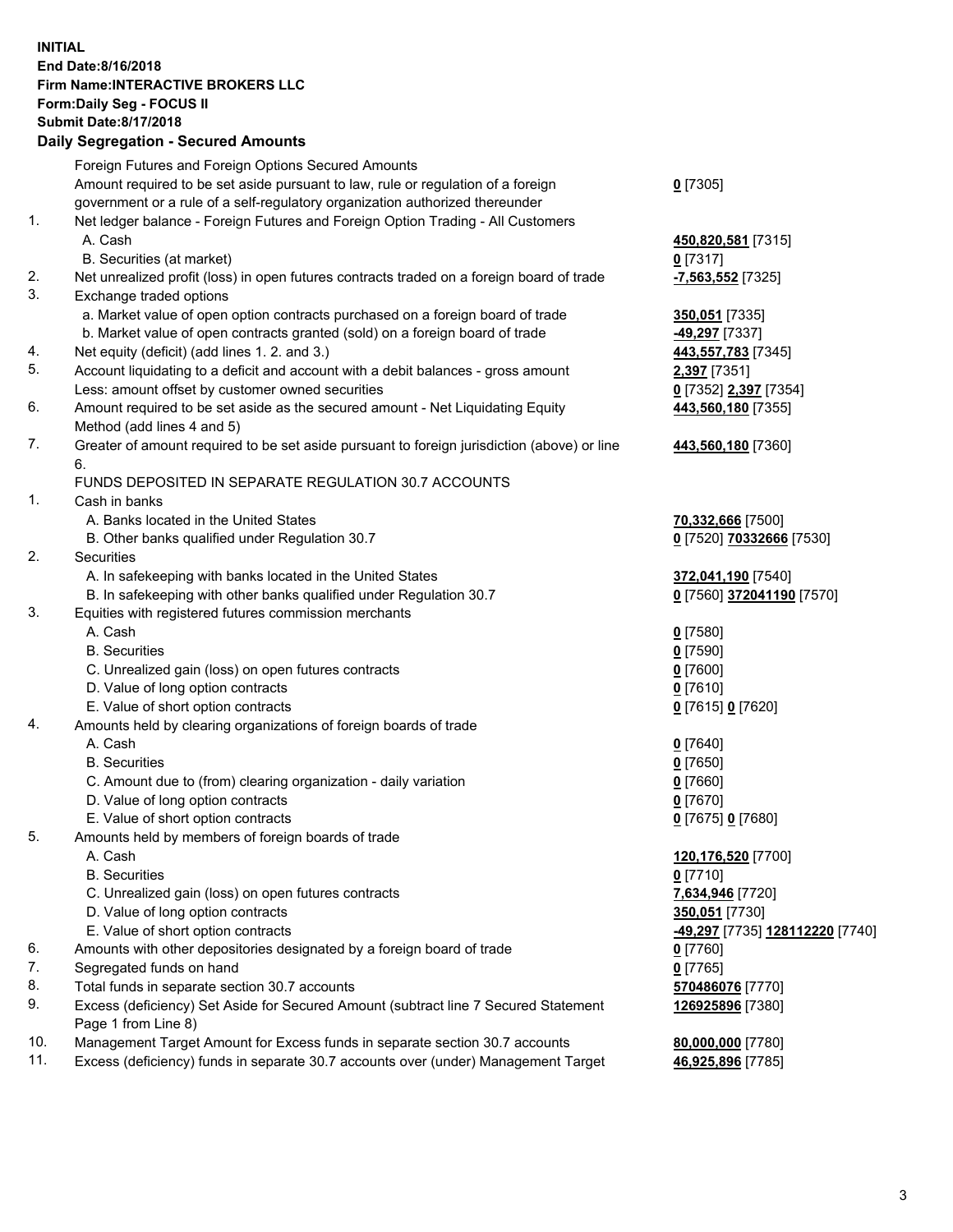**INITIAL End Date:8/16/2018 Firm Name:INTERACTIVE BROKERS LLC Form:Daily Seg - FOCUS II Submit Date:8/17/2018 Daily Segregation - Segregation Statement** SEGREGATION REQUIREMENTS(Section 4d(2) of the CEAct) 1. Net ledger balance A. Cash **4,021,114,473** [7010] B. Securities (at market) **0** [7020] 2. Net unrealized profit (loss) in open futures contracts traded on a contract market **-75,449,790** [7030] 3. Exchange traded options A. Add market value of open option contracts purchased on a contract market **170,027,346** [7032] B. Deduct market value of open option contracts granted (sold) on a contract market **-201,100,976** [7033] 4. Net equity (deficit) (add lines 1, 2 and 3) **3914591053** [7040] 5. Accounts liquidating to a deficit and accounts with debit balances - gross amount **172,239** [7045] Less: amount offset by customer securities **0** [7047] **172239** [7050] 6. Amount required to be segregated (add lines 4 and 5) **3914763292** [7060] FUNDS IN SEGREGATED ACCOUNTS 7. Deposited in segregated funds bank accounts A. Cash **990,431,742** [7070] B. Securities representing investments of customers' funds (at market) **1,911,052,855** [7080] C. Securities held for particular customers or option customers in lieu of cash (at market) **0** [7090] 8. Margins on deposit with derivatives clearing organizations of contract markets A. Cash **28,059,128** [7100] B. Securities representing investments of customers' funds (at market) **1,223,111,098** [7110] C. Securities held for particular customers or option customers in lieu of cash (at market) **0** [7120] 9. Net settlement from (to) derivatives clearing organizations of contract markets **-1,209,770** [7130] 10. Exchange traded options A. Value of open long option contracts **170,348,084** [7132] B. Value of open short option contracts **-201,452,161** [7133] 11. Net equities with other FCMs A. Net liquidating equity **0** [7140] B. Securities representing investments of customers' funds (at market) **0** [7160] C. Securities held for particular customers or option customers in lieu of cash (at market) **0** [7170] 12. Segregated funds on hand **0** [7150] 13. Total amount in segregation (add lines 7 through 12) **4120340976** [7180] 14. Excess (deficiency) funds in segregation (subtract line 6 from line 13) **205577684** [7190] 15. Management Target Amount for Excess funds in segregation **155,000,000** [7194] 16. Excess (deficiency) funds in segregation over (under) Management Target Amount **50,577,684** [7198]

Excess